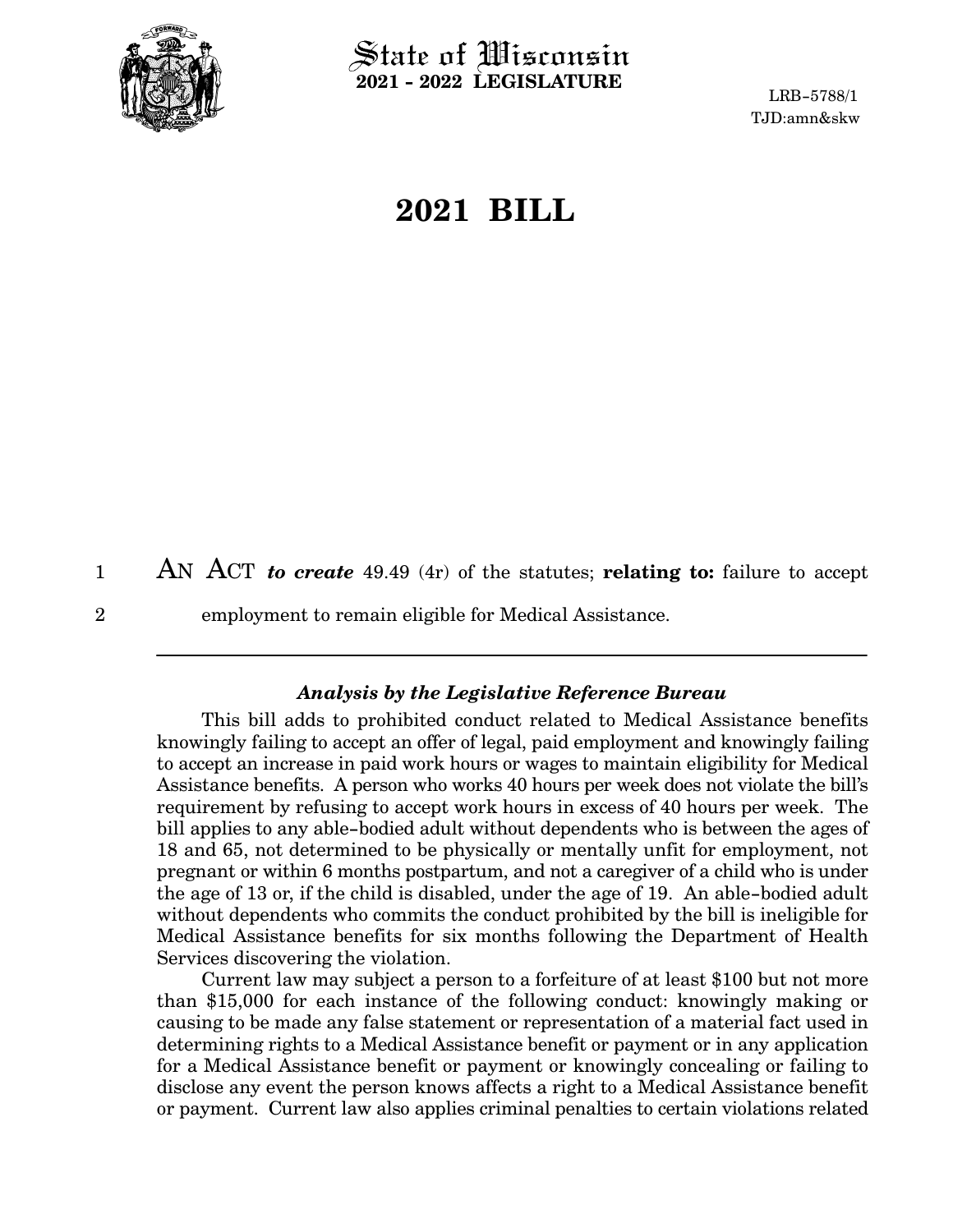### **BILL**

to public assistance and Medical Assistance. These forfeitures and criminal penalties do not apply to the conduct prohibited in the bill.

## *The people of the state of Wisconsin, represented in senate and assembly, do enact as follows:*

| $\mathbf{1}$    | SECTION 1. 49.49 (4r) of the statutes is created to read:                              |
|-----------------|----------------------------------------------------------------------------------------|
| $\overline{2}$  | 49.49 (4r) PROHIBITED CONDUCT; NONACCEPTANCE OF EMPLOYMENT. (a) In this                |
| 3               | subsection:                                                                            |
| $\overline{4}$  | 1. "Able-bodied adult without dependents" means an individual who is all of            |
| $\overline{5}$  | the following:                                                                         |
| $6\phantom{.}6$ | a. At least 18 years of age but has not attained the age specified in 42 USC 426       |
| 7               | $(a)$ (1).                                                                             |
| 8               | b. Not determined by the department to be medically certified as physically or         |
| $9\phantom{.0}$ | mentally unfit for employment, as described in 7 CFR 273.24 (c) (2).                   |
| 10              | c. Not pregnant and is not a postpartum woman within 6 months of delivery.             |
| 11              | d. Not a caregiver of a child who is under the age of 13 or, if the child is disabled, |
| 12              | as defined in s. $49.155(1)(aL)$ , is under the age of 19.                             |
| 13              | 2. "Caregiver" means an individual who is maintaining a residence as a child's         |
| 14              | home, who exercises primary responsibility for the child's care and control, including |
| 15              | making plans for the child, and who is a parent, a relative described in s. 49.471 (1) |
| 16              | $(b)$ 1. to 4., or legal guardian of the child.                                        |
| 17              | (b) No able-bodied adult without dependents, in connection with Medical                |
| 18              | Assistance, may knowingly fail to accept an offer of legal, paid employment, an        |
| 19              | increase in wages, or an increase in paid work hours to maintain eligibility for       |
| 20              | Medical Assistance benefits. An able-bodied adult without dependents who works         |